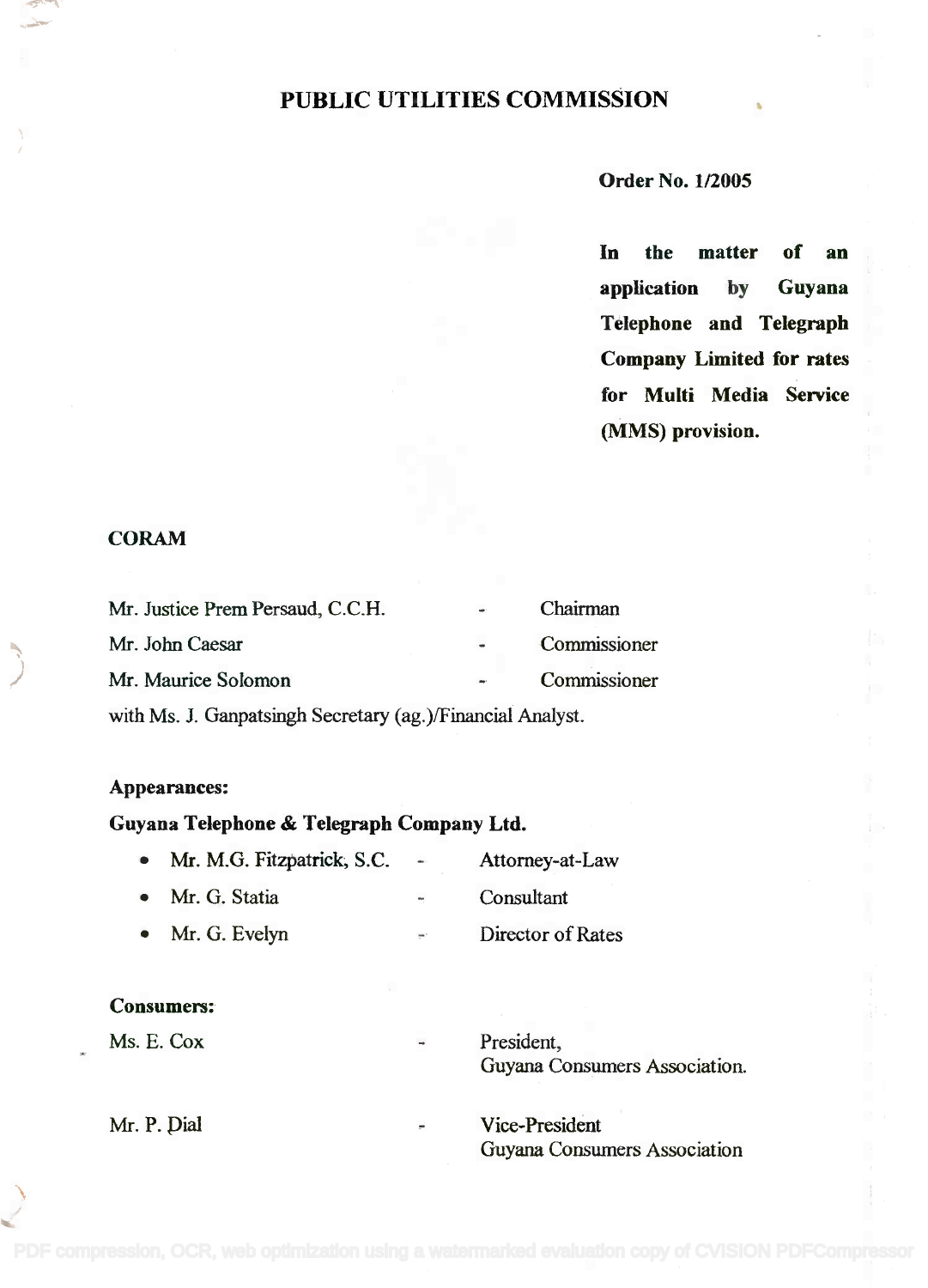### Observers: Observers:

Mr. Nigel Hughes Mr. Nigel Hughes Mr. Pierre Strasser Mr. Pierre Strasser

### DECISION

It is not unknown that there are great strides and improvement in technology in It is not unknown that there are great strides and improvement in technology in the telecommunication sector and it appears that the TDMA technology will be replaced the telecommunication sector and it appears that the TDMA technology will be replaced by what are now referred to as third - and fourth - generation networks. As a by what are now referred to as third - and fourth - generation networks. As a consequence the TDMA technology will be "manufacture discontinued" and the support consequence the TDMA technology will be "manufacture discontinued" and the support will be discontinued. will be discontinued.

One of the improved technology is the Global System for Mobile communication One of the improved technology is the Global System for Mobile communication network (GSM). GT&T has in September 2004 introduced this technology but at no network (GSM). GT&T has in September 2004 introduced this technology but at no additional cost to the consumers. It has since been overlaying the system with a General additional cost to the consumers. It has since been overlaying the system with a General Packet Radio System (GPRS) which will permit the implementation of various value-Packet Radio System (GPRS) which will permit the implementation of various valueadded services. added services.

The technology allows for the provision of non-voice value-added services which The technology allows for the provision of non-voice value-added services which involves the sending and receiving of data over a radio wave on the GSM mobile involves the sending and receiving of data over a radio wave on the GSM mobile telephone network; and it relies on packet switching as opposed to circuit switching. It is telephone network; and it relies on packet switching as opposed to circuit switching. It is expected to send data faster and more efficiently than on the TDMA network. expected to send data faster and more efficiently than on the TDMA network.

In anticipating that some services on the GPRS network will soon be available In anticipating that some services on the GPRS network will soon be available GT&T has applied to the Commission, under the provisions of Section 41 of the Public GT&T has applied to the Commission, under the provisions of Section 41 of the Public Utilities Commission Act No. 10 of 1999 for rates it proposes to charge. The service that Utilities Commission Act No. 10 of 1999 for rates it proposes to charge. The service that it is presently filing for relates to the provision of Multimedia Messaging Services it is presently filing for relates to the provision of **Multimedia** Messaging Services (MMS). (MMS).

-GPRS networks facilitate instant connections so that information can be sent or 'GPRS networks facilitate instant connections so that information can be sent or received immediately as the need arises. No dial-up modem connection is necessary. received immediately as the need arises. No dial~up modem connection is necessary.

2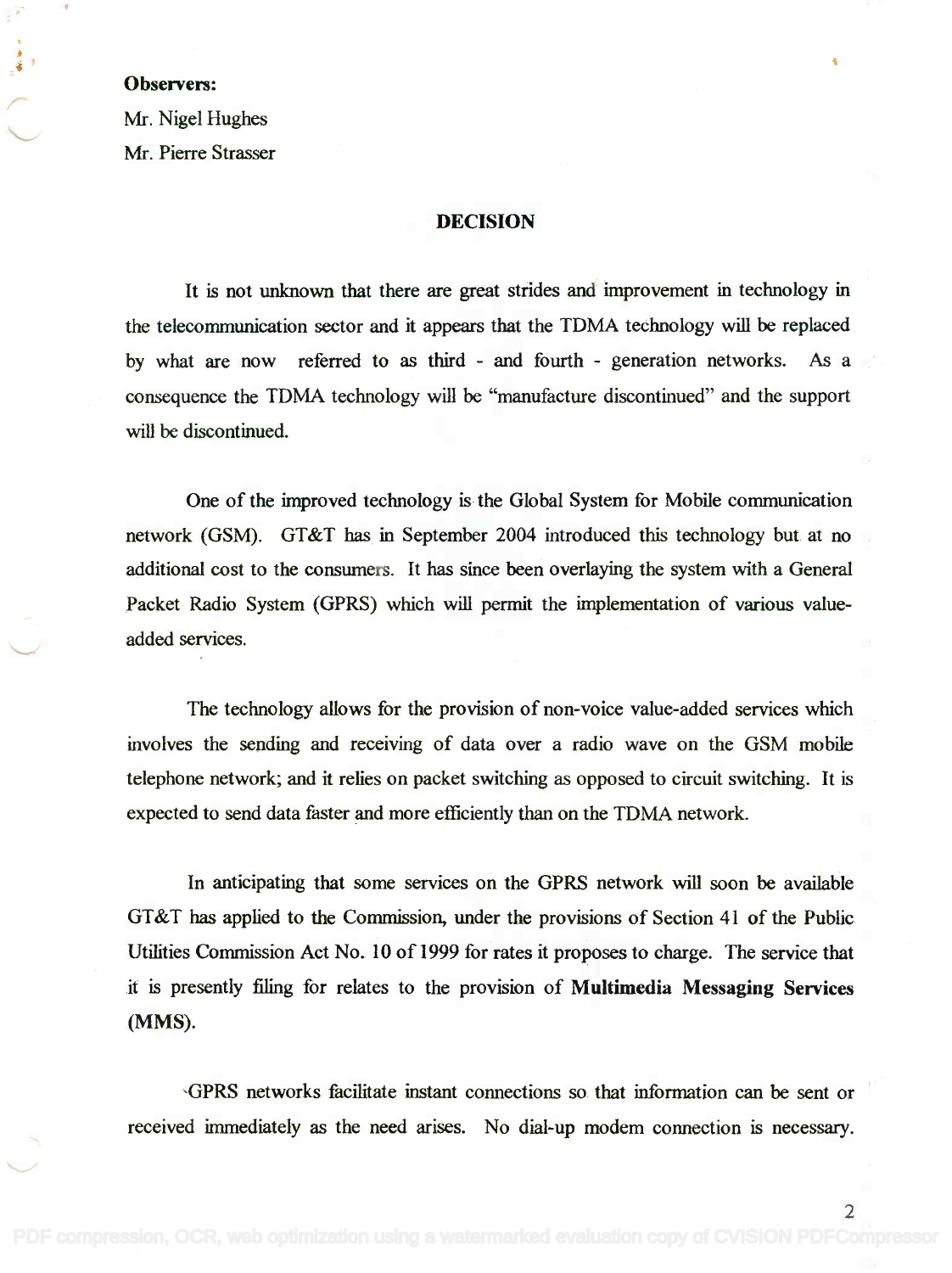Because of the limitation on speed on the GSM circuit switched network, the GPRS Because of the limitation on speed on the GSM circuit switched network, the GPRS network can facilitate the offering of several new services which cannot be offered via network can facilitate the offering of several new services which cannot be offered via GSM. The GPRS overlay has necessitated modification to some of the GSM network GSM. The GPRS overlay has necessitated modification to some of the GSM network elements. elements.

GT&T explains that the GPRS network has been dimensioned to carry initially GT&T explains that the GPRS network has been dimensioned to carry initially 10,000 subscribers and to support a maximum throughput of 5 mbps. But the network is 10,000 subscribers and to support a maximum throughput of 5 mbps. But the network is scaleable and its throughput can be upgraded to 10 mbps with the system capacity scaleable and its throughput can be upgraded to 10 mbps with the system capacity upgraded to 20,000 customers. The achievable data transfer speed is theoretical and the upgraded to 20,000 customers. The achievable data transfer speed is theoretical and the speed actually achievable will depend on:- speed actually achievable will depend on:-

- 1. The Time of Day transfers are slower during peak hours in busy cell 1. **The Time of Day -** transfers are slower during peak hours in busy cell networks because voice connections take precedence. networks because voice connections take precedence.
- 2. The number of time slots the operator allow to be used by a single user.

This application deals with the provision of MMS only. This service allows for This application deals with the provision of MMS only. This service allows for personalized multi-media content such as still and moving images, audio, text, video and personalized multi-media content such as still and moving images, audio, text, video and combinations of these. The customer can create the message using a built-in or accessory combinations of these. The customer can create the message using a built-in or accessory camera, images and sounds already stored in the phone, or by down loading content from camera, images and sounds already stored in the phone, or by down loading content from a web-site. a web-site.

MMS is not designed to be real-time. It is actually a store-and-forward messaging MMS is not designed to be real-time. It is actually a store-and-forward messaging service. At times it would appear near instantaneous, at other times messages could be delayed, depending on the server load, network availability and location of sender and delayed, depending on the server load, network availability and location of sender and recipient. recipient.

Consumers will need a mobile phone or terminal that supports GPRS; -Consumers will need a mobile phone or terminal that supports GPRS; subscription to the service, knowledge of how to send and or receive GPRS information subscription to the service, knowledge of how to send and or receive GPRS information

3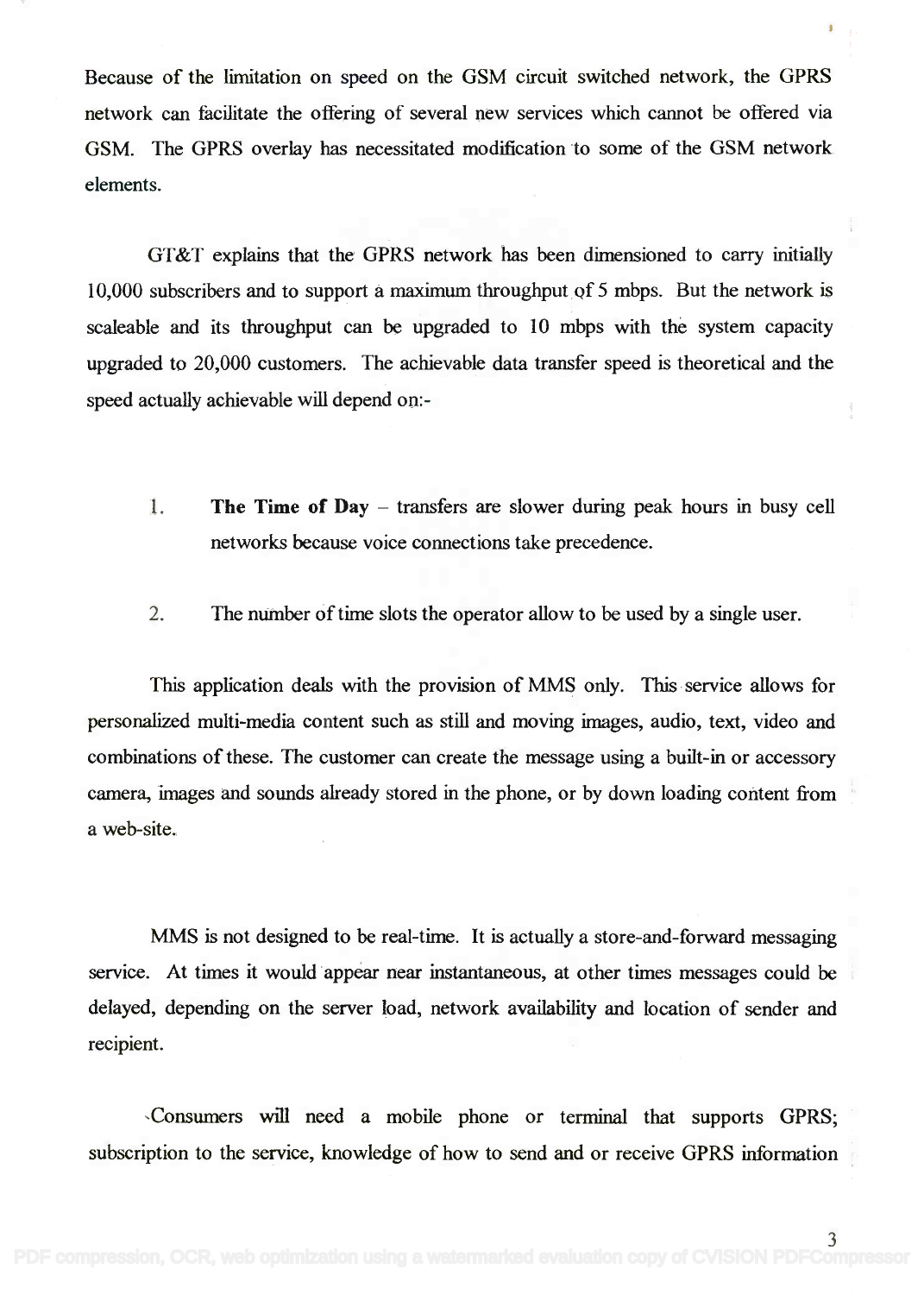using their specific model or mobile phone; and a destination, as for example, another using their specific model or mobile phone; and a destipation, as for example, another mobile phone or an Internet address to send or receive information. mobile phone or an Internet address to send or receive information.

With such a handset the customer will be able to take a digital photograph to use in a message; download audio, graphic and other content from the Internet; record his in a message; download audio, graphic and other content from the Internet; record his ' own voice or download audio to add to a message and add text to a message. The activation process by GT&T will cost the consumer nothing.

On an MMS compatible phone the message will appear with a new message alert; On an MMS compatible phone the message will appear with a new message alert; : the picture message will open on the screen, the text will appear below the image and the sound will begin to play automatically. sound will begin to play automatically.

A consumer who does not have an MMS supported handset or GPRS service, but A consumer who does not have an MMS supported handset or GPRS service, but who is sent a multimedia message will however receive a standard short message over the Short Messaging Service (SMS) network from GT&T advising that the multimedia message may be viewed at the web address included with the text message. There will be message may be viewed at the web address included with the text message. There will be no charge to the consumer to access the web address to view the message. ! no charge to the consumer to access the web address to view the message.

When a consumer talks on a GSM mobile phone the circuit switched network When a consumer talks on a GSM mobile phone the circuit switched network: reserves a continuous connection to a channel so that no one else can use that channel. With respect to GPRS, however, it is only when a GPRS session is established that With respect to GPRS, however, it is only when a GPRS session is established that packets are sent through the network. In other words, the data channel is only used when information or content is sent. In effect, GPRS packet switched network only utilises the I information or content is sent. In effect, GPRS packet sWitched network only utilises the : network resources as necessary. As such service or the GPRS is billed on the basis of . data transferred rather than time spent on line. data transferred rather than time spent on line. network resources as necessary. As such service or the GPRS is billed on the basis of:

An average picture message, without audio or video is expected to approximate An average picture message, without audio or Yjdeo is expected to approximate 45 kilobytes and GT&T has applied for rates per message; and not on the basis on time spent on line. It is seeking an order for picture or any other message less than 75 kb at \$45.00 per message, and messages that combine video, audio, text, etc. which exceed 75 kb at G\$100.00. These rates, it says, will apply to either post-paid or pre-paid. The

I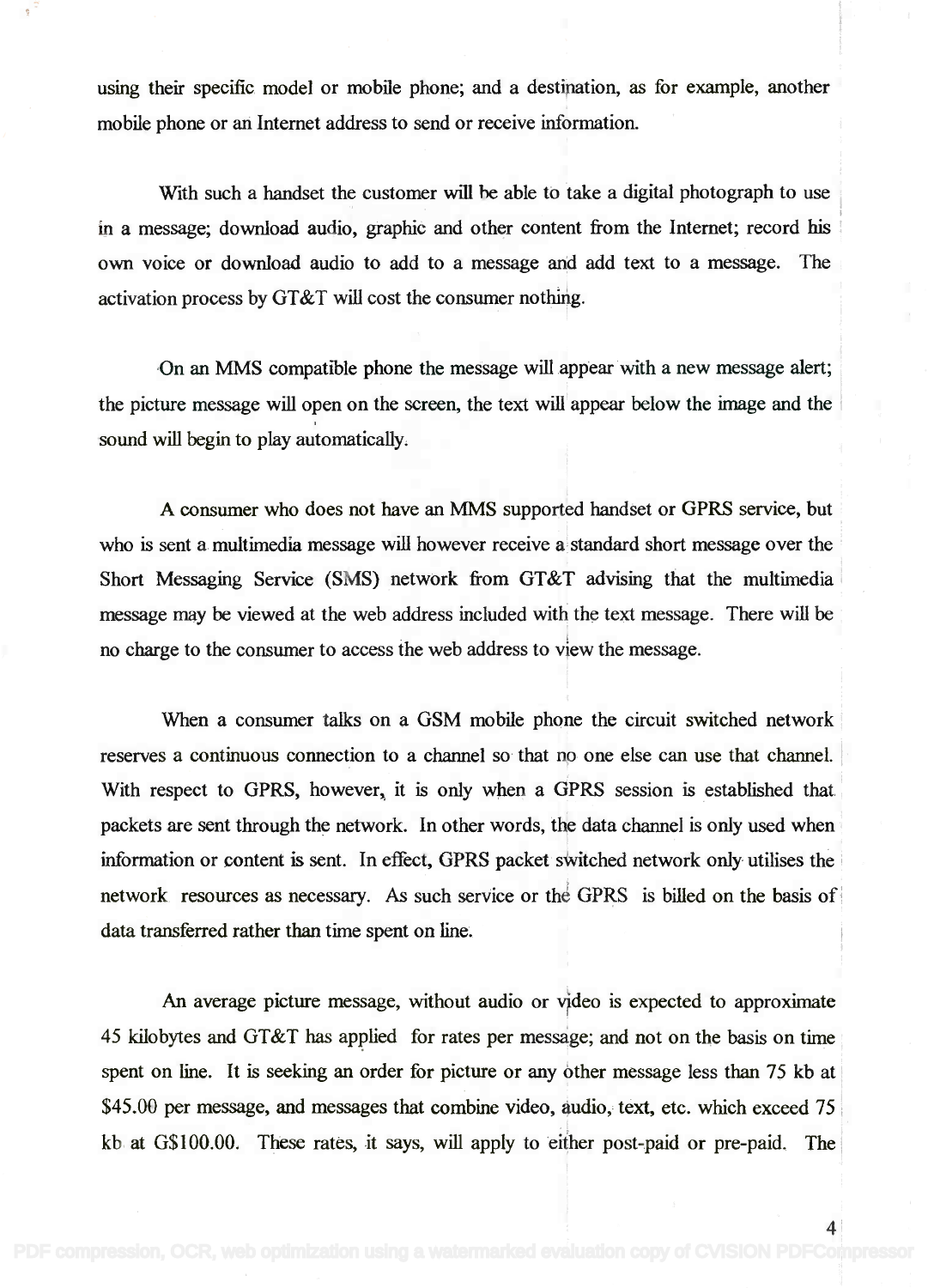network will not deliver messages larger than the specified maximum size of 300 kilobytes: and if a single message is sent to multiple recipients the consumer will be billed based on the number of recipients. While GT&T will try to ensure that noncompatible devices are alerted to the fact that a message has been sent and where to access same, the sending customer will be billed regardless of actual delivery or device compatibility. compatibility.

If the intended recipient's phone is off, the Multimedia Message will be stored and sent to the recipient as soon as the phone is switched on. For those customers whose messages cannot be sent immediately because the handset is either switched off or not in messages cannot be sent immediately because the handset is either switched off or not in <sup>I</sup> receipt of signal, the message will be stored for a maximum of 48 hours; and messages to be delivered to customers with non complaint devices will be stored for a maximum of 72 hours. hours.

In its application GT&T has filed information relating to the assets which are required to provide the service. They also submitted assumptions and expenses in relation thereto. We have studied and analysed the submission and we make our comments and thereto. We have studied and analysed the submission and we make our comments and finding thereon. finding thereon.

GT&T has estimated their expenses from the MMS service based on a percentage of the projected revenues. We have compared the projected expenses as percentage of 2003 actual cost, and based on these, adjustments were made to Year 1 's expenses. Year 2003 actual cost, and based on these, adjustments were rriade to Year l's expenses. Year <sup>I</sup> 2's expenses were adjusted to allow for a 25% increase on adjusted Year l's expenses.

We have disallowed the advisory fees as we find no evidence of any advice or We have disallowed the advisory fees as we find no evidence of any advice or assistance offered to GT&T. assistance offered to GT&T.

We calculated the depreciation based on the adjustments made to the rate base. We calculated the depreciation based on the adjustments made to the rate base. I

Schedule C of the filing has an item, "Billing System" valued at US\$2,600,000.00: GT&T assigns 20% of this cost to the MMS service. It was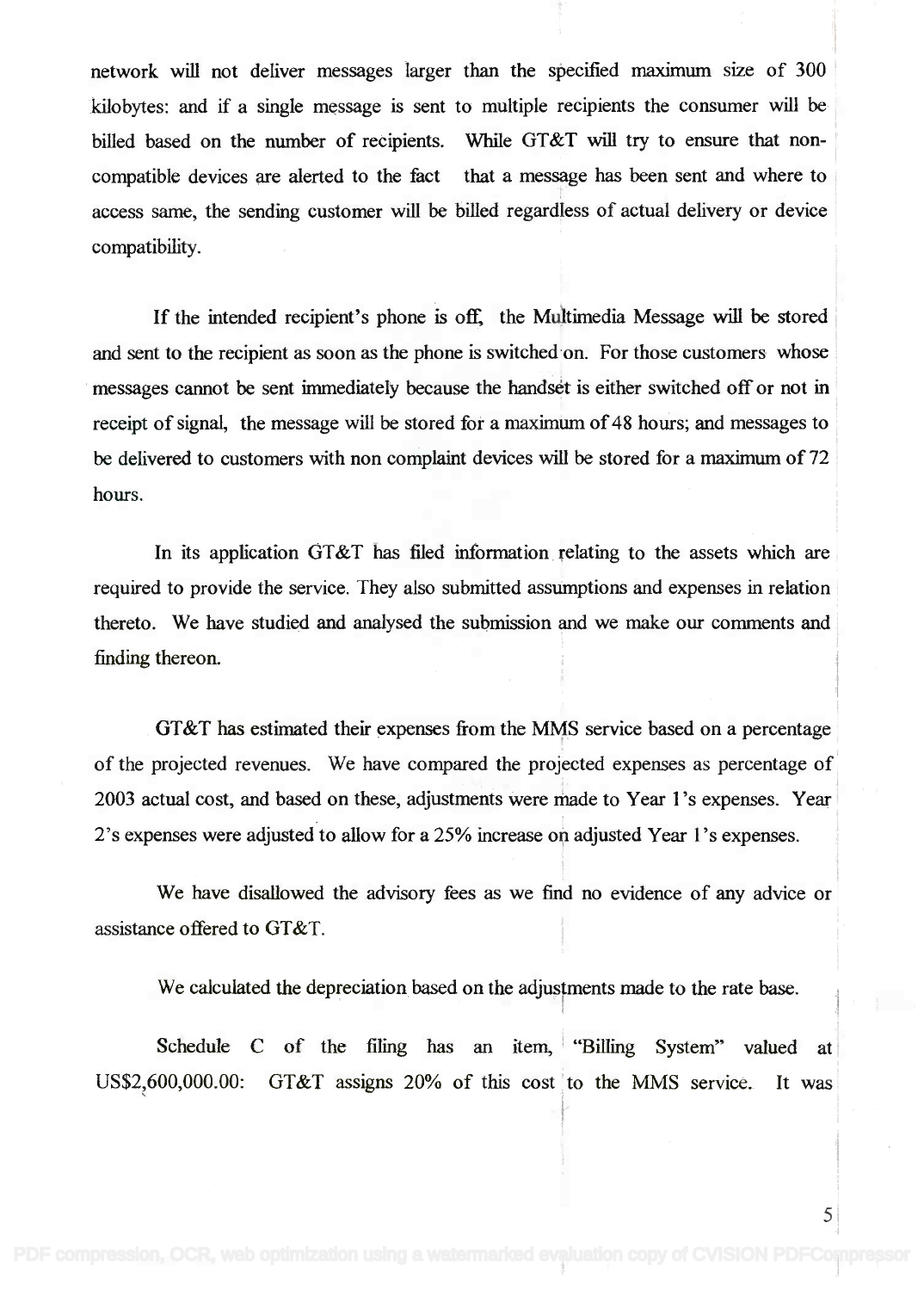ascertained from GT&T that this is a new billing system, capable of billing for data ascertained from GT&T that this is a new billing system, capable of billing for data service, and as such it is needed for the GPRS services.

It is GT&T's intention to first change over all mobile billing to the new system It is GT&T's intention to first change over all mobile billing to the new system and then the landline services. It was confirmed that the new billing system is capable to handling over 300,000 consumers. When we use the projected subscribers to the MMS service of 18,000 it is coming out at 6% of the capacity of the new billing system. We service of 18,000 it is coming out at 6% of the capacity of the new billing system. We' therefore allow 6% of the billing system cost for the MMS service. In its filing GT&T therefore allow 6% of the billing system cost for the MMS service. In its filing GT&T explains that the GPRS network will facilitate the offering of several new services which explains that the GPRS network will facilitate the offering of several new services which cannot be offered via GSM only. It seems reasonable to conclude if they seek to offer three or four other services claiming a 20% to the billing cost they will have to instal a three or four other services claiming a 20% to the billing cost they will have to instal a new billing system to cater for all the services they provide!! new billing system to cater for all the services they provide!!

The difference of the adjusted expenses from those projected by GT&T were The difference of the adjusted expenses from those projected by GT&T were 28.58% in Year 1 and 44.59% in Year 2. Accordingly, we reduced the rates filed for by 28.58% in Year 1 and 44.59% in Year 2. Accordingly, we reduced the rates filed for by (30%) thirty percent. (30%) thirty percent.

From the adjustments made to the expenses, rate base and the filed rates, the rates From the adjustments made to the expenses, rate base and the filed rates, the rates of return is calculated to be 5.43% in Year 1, and 14.25% in Year 2. This, of course, of return is calculated to be 5.43% in Year 1, and 14.25% in Year 2. This, of course, compares most favourably with GT&T's filed rate of return of 5.99% in Year 1 and 14.40% in Year 2. 14.40% in Year 2.

Included herein are the GT&T's MMS filing with our adjustments.

#### ORDER

Based on the foregoing and considering it to be fair, reasonable and just in all the Based on the foregoing and considering it to be fair, reasonable and just in all the circumstances, the Commission hereby orders a rate of thirty dollars (\$30.00) per circumstances, the Commission hereby orders a rate of thirty dollars (\$30.00) per message under 75 KB; and seventy dollars (\$70.00) per message over 75KB. message under 75 KB; and seventy dollars (\$70.00) per message over 75KB.

6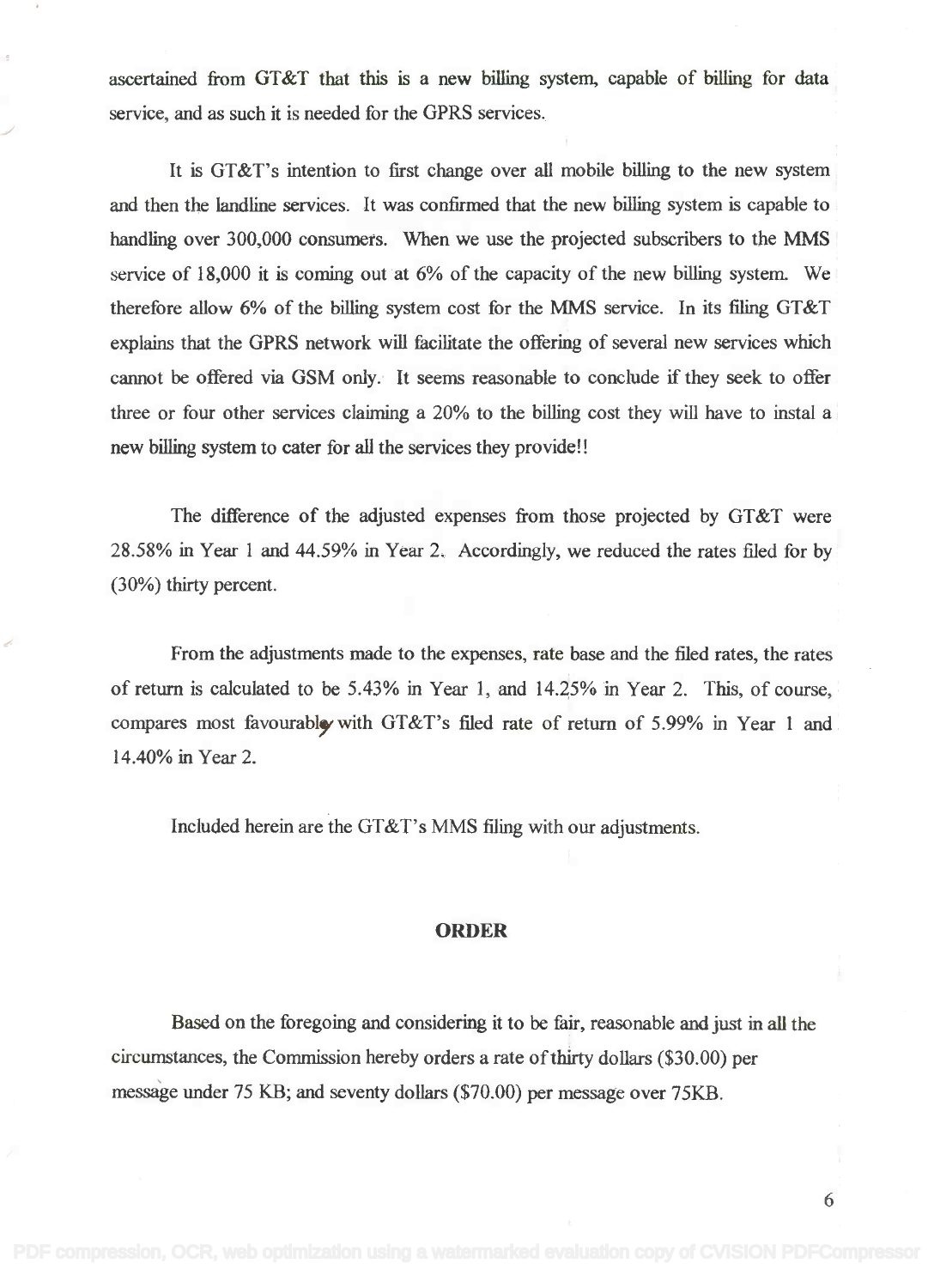This order shall take immediate effect.

This  $4^{\text{th}}$  day of January, 2005.

stice Prem Persaud, C.C.H. - Chairman ............ ~ ...•..•.... stice Prem Persaud, C.C.H. -

John Caesar Magrice Solemon Commissioner

Commissioner



[PDF compression, OCR, web optimization using a watermarked evaluation copy of CVISION PDFCompressor](http://www.cvisiontech.com)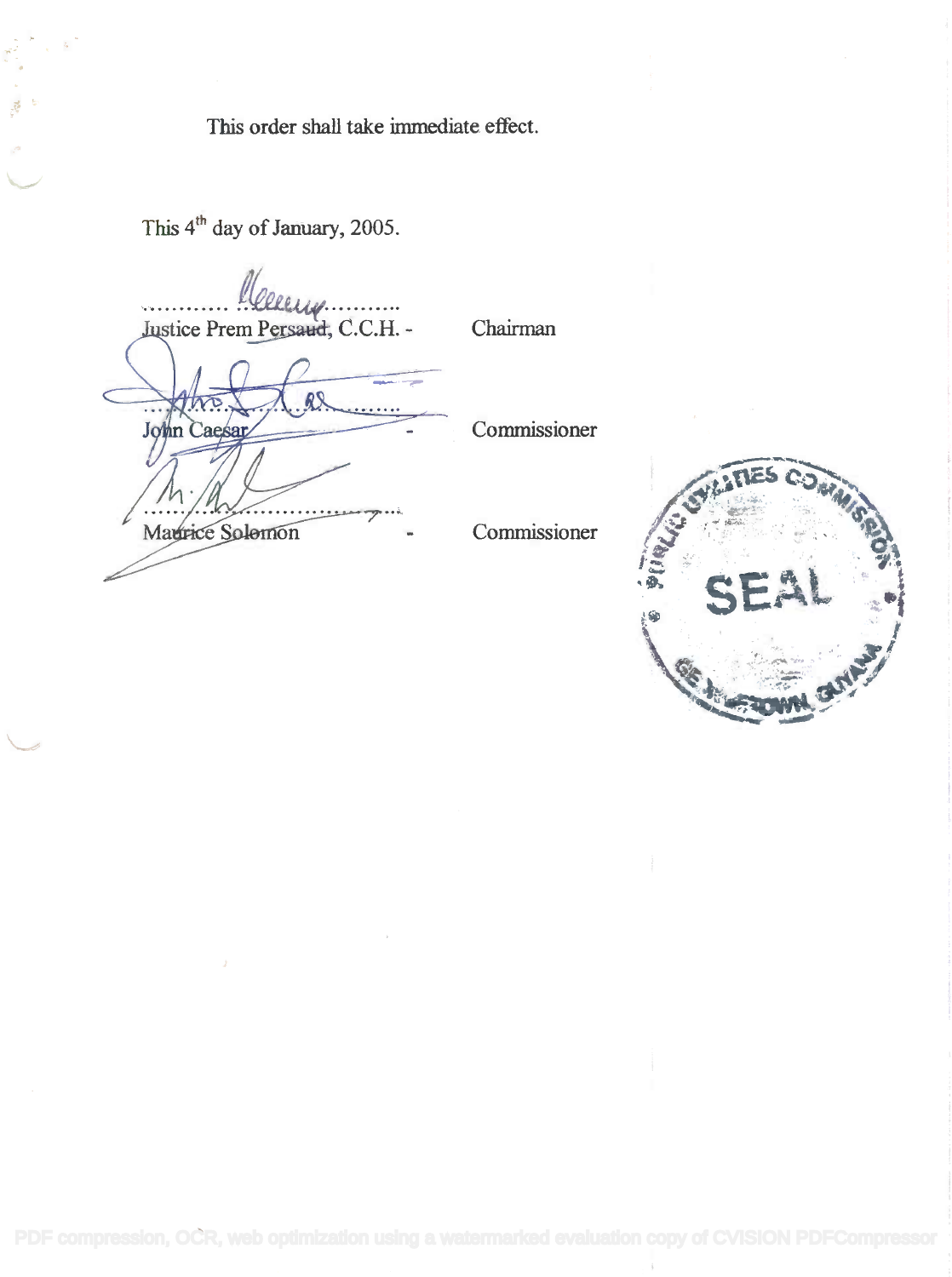## GT&T MMS FILING **GT&T MMS FILING**

|                             | As $%$     | Year 1        | Year 2     | <b>Yr 2003</b>        | $Yr1$ as % $Yr2$ as % |       |  |
|-----------------------------|------------|---------------|------------|-----------------------|-----------------------|-------|--|
| <b>Expenses</b>             | of Revenue |               |            | <b>Audited Report</b> | of Yr 2003 of Yr 2003 |       |  |
|                             |            | G\$           | G\$        | <b>GS</b>             |                       |       |  |
| Selling & Administrative    | 10.        | 10.160.640    | 20.321.280 | 900.592.000           | 1.13%                 | 2.26% |  |
| <b>Corporate Operations</b> | 5.         | 5,080,320     | 10.160,640 | 982,417,000           | 0.52%                 | 1.03% |  |
| Depreication                |            | 10 29,904,374 | 37.163.937 | 2.727.506.000         | 1.10%                 | 1.36% |  |
| Advisory Fees (6%)          | 6          | 6.096.384     | 12.192.768 | 851.747.000           | 0.72%                 | 1.43% |  |
| <b>Operational Expenses</b> | 12.5       | 12,700,800    | 25,401,600 | 983,474,000           | 1.29%                 | 2.58% |  |
| <b>Other Expenses</b>       | 5.         | 5,080,320     | 10.160.640 | 620.129.000           | 0.82%                 | 1.64% |  |

Total Expenses 69,022,838 115,400,865 Total Expenses 69,022,838 115,400,865

#### PUC ADJUSTMENTS **PUC ADJUSTMENTS**

|                                                   | $%$ of<br>2003 | Year 1                  | Year 2                  |        |
|---------------------------------------------------|----------------|-------------------------|-------------------------|--------|
|                                                   | Actual         | G\$                     | G\$                     |        |
| Selling & Administrative                          | 1.00%          | 9,005,920               | 11,257,400              | SINKER |
| <b>Corporate Operations</b><br>Depreciation       | 0.50%          | 4,912,085<br>22,442,355 | 6,140,106<br>30.448.119 |        |
| Advisory Fees (6%)<br><b>Operational Expenses</b> | 1.00%          | 9,834,740               | 0<br>12,293,425         |        |
| <b>Other Expenses</b>                             | 0.50%          | 3,100,645               | 3,875,806               |        |
| Total                                             |                | 49,295,745              | 64,014,857              |        |
| % difference from filing                          |                | 28.58%                  | 44.53%                  |        |



Therefore propose to reduce filed for rates by 30%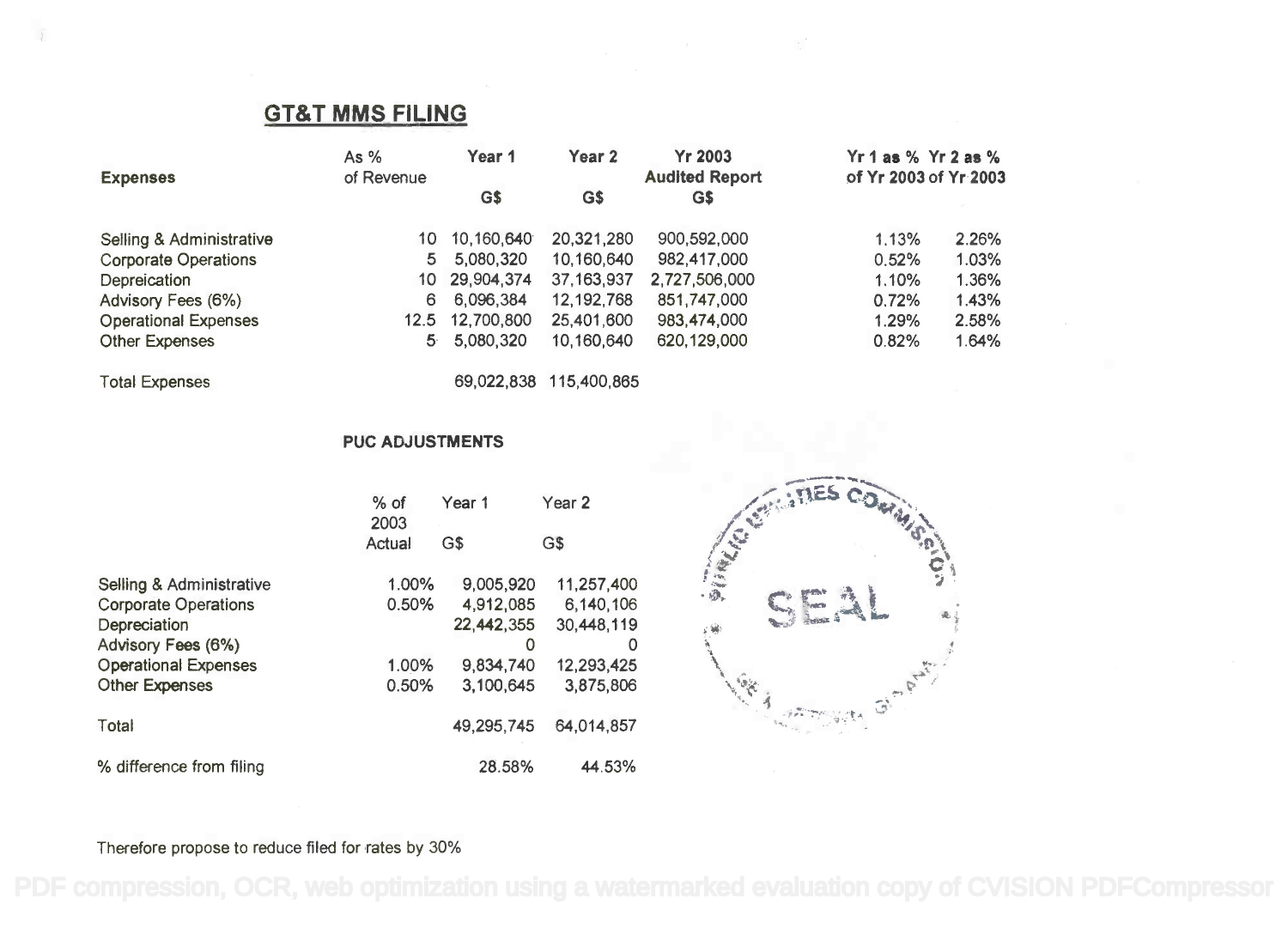| Proposed rates |      |     |
|----------------|------|-----|
| Under 75K      | 31.5 | -32 |
| over 75K       | 70   | 70  |

Using GT&Ts assumption for message usage Using GT&T's assumption for message usage Under 75K : Over 75K Under 75K : Over 75K 10:05 10:05 2:01 2:01

Average cost of message  $=$  45

## Adjusted rate of return calculation

|                                                                                       | Year 1<br>G\$            | Year 2<br>G\$             |                         |
|---------------------------------------------------------------------------------------|--------------------------|---------------------------|-------------------------|
| <b>SALES REVENUES</b>                                                                 |                          |                           |                         |
| Average Subscribers<br>Estimated Monthly messages<br><b>Estimated Yearly messages</b> | 9000<br>180<br>1,620,000 | 18000<br>180<br>3,240,000 | Contractor of the Party |
| <b>Annual Revenues</b>                                                                |                          | 72,900,000 145,800,000    |                         |
| Less: Bad Debts                                                                       |                          | 1,458,000 2,916,000       |                         |
| <b>Net Sales Revenue</b>                                                              |                          | 71,442,000 142,884,000    |                         |
| <b>Less Expenses</b>                                                                  | 49,295,745               | 64,014,857                |                         |
| Surplus                                                                               | 22,146,255               | 78,869,144                |                         |
| Taxes $@45\%$                                                                         | 9,965,815                | 35,491,115                |                         |
| <b>Profit after Taxes</b>                                                             |                          | 12,180,440 43,378,029     |                         |
| Rate of Return                                                                        | 5.43%                    | 14.25%                    |                         |